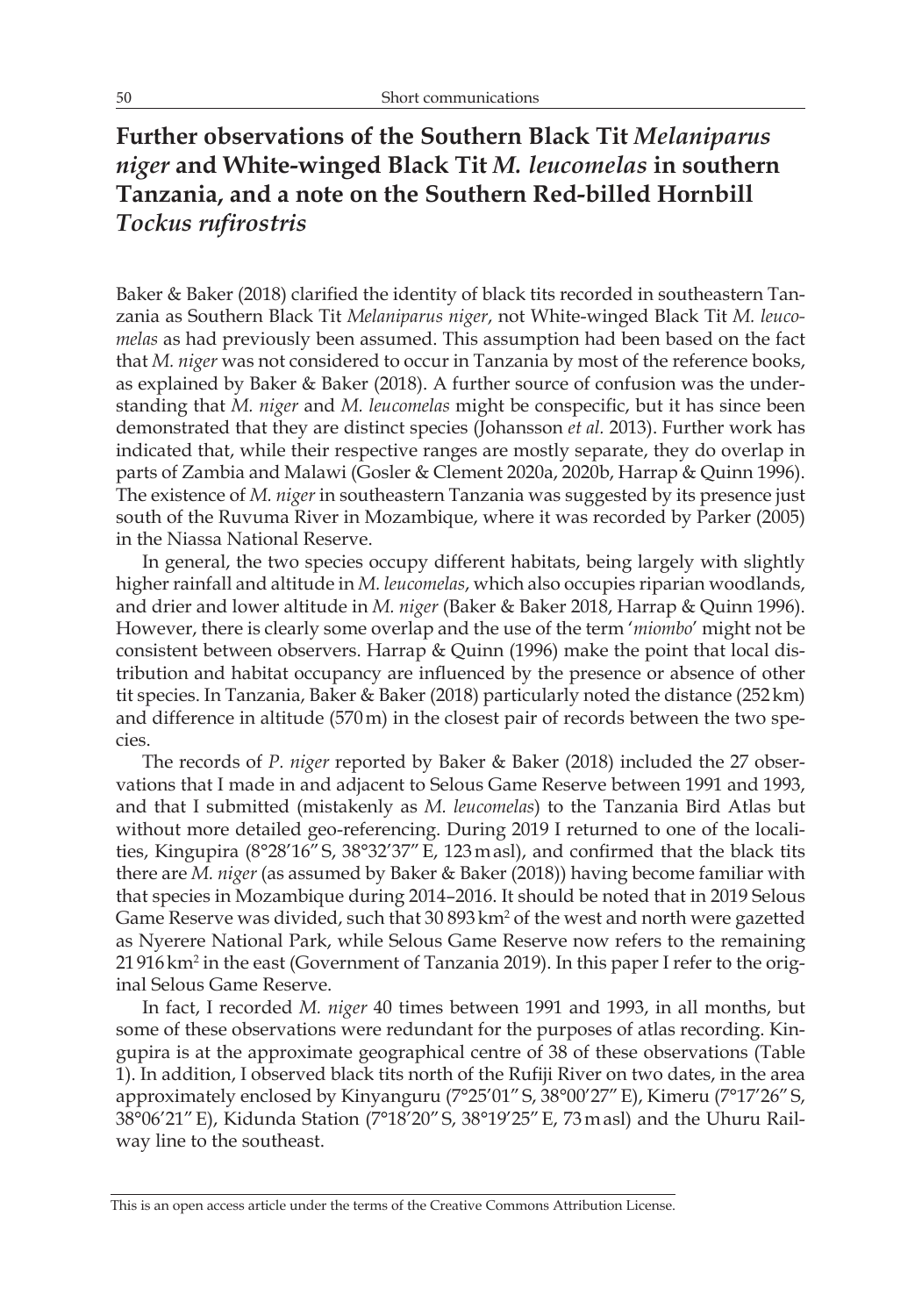| Locality                                        | Number of records | Coordinates     |
|-------------------------------------------------|-------------------|-----------------|
| Kingupira                                       | 13                | 8°28'S, 38°33'E |
| Kingupira-Lower Lihangwa River*                 | 3                 | 8°26'S, 38°31'E |
| Nahimba*                                        | 3                 | 8°27'S, 38°33'E |
| Kingupira-Kilunda*                              | 13                | 8°31'S, 38°29'E |
| Namkongo track (north of Lower Lihangwa River)* | 3                 | 8°22'S, 38°20'E |
| South of Ngarambe village*+                     |                   | 8°31'S, 38°38'E |
| South of Kingupira*                             | 2                 | 8°32'S, 38°33'E |

**Table 1.** Observations of Southern Black Tit *Melaniparus niger* in the Kingupira area, Selous Game Reserve. \* Coordinates are given at the approximate centre of these localities, + Ngarambe village is at 8°27'S, 38°37'E.

Each of these records comprises multiple sightings and it was noted that they were most common between Kimeru and the railway line. Unfortunately, when I returned to Kinyanguru in 2018 I did not get the opportunity to search for them, though the two other *M. niger* records north of the Rufiji River*,* referred to by Baker & Baker (2018), suggest that this is the species I saw. The vegetation certainly appears to suit *M. niger*. Nonetheless, it would be advisable to confirm identification as the opportunity arises, since this would extend the range of *M. niger* in Selous Game Reserve north to the Ruvu River.

These records are from various types of dry woodland or wooded grassland, dominated by either *Terminalia spinosa* or *Acacia nigrescens*, or mixed dry woodland with baobabs *Adansonia digitata*, on alkaline soils, often with impeded drainage. During 2014–2016 in Niassa National Reserve, Mozambique, I observed *M. niger* usually, but not invariably, frequenting similar habitat. These dry woodlands extend in a band on either side of the Lihangwa and Lower Lukuliro Rivers from the Rufiji River south through Kingupira and Ngarambe to and south of the Matandu River at Kitumbimkwera (8°56'S, 38°35'E). South of the Matandu River the appropriate habitat extends as far as the Ruvuma River through Nachingwea and Masasi. To what extent this is continuous I cannot say, but the northern half of the area is still wild and the relatively dense large mammal populations there (TAWIRI 2019) suggest that it may support suitable vegetation on alkaline soils. East of Liwale there are extensive *A. nigrescens* woodlands, which are also a favoured habitat.

Baker & Baker (2018) also noted a distribution gap in recorded observations between *M. niger* in the low dry country to the southeast, and *M. leucomelas* in the hills to the northwest. Therefore, it is of interest that on 8 November 2015, while walking the Mozambique bank of the Ruvuma River at the Mapanda Hills (11°18'S, 37°51'E, 272masl) in the Niassa National Reserve, I observed a party of two *M. leucomelas* cross from the Tanzanian bank. Excellent views of the wing pattern were obtained, but not of the undertail coverts. In addition, the call is very different from that of *M. niger* and was heard clearly. At this point on the river there are rocky hills and inselbergs on both banks. The hills in this area support a sparse *miombo* woodland, with areas of denser woodland and semi-evergreen thicket with scattered large trees, especially on the pediments of the inselbergs. *M. leucomelas* was observed on another inselberg in this locality close to the Ruvuma River in Mozambique, but was not identified elsewhere in the eastern part of Niassa National Reserve.